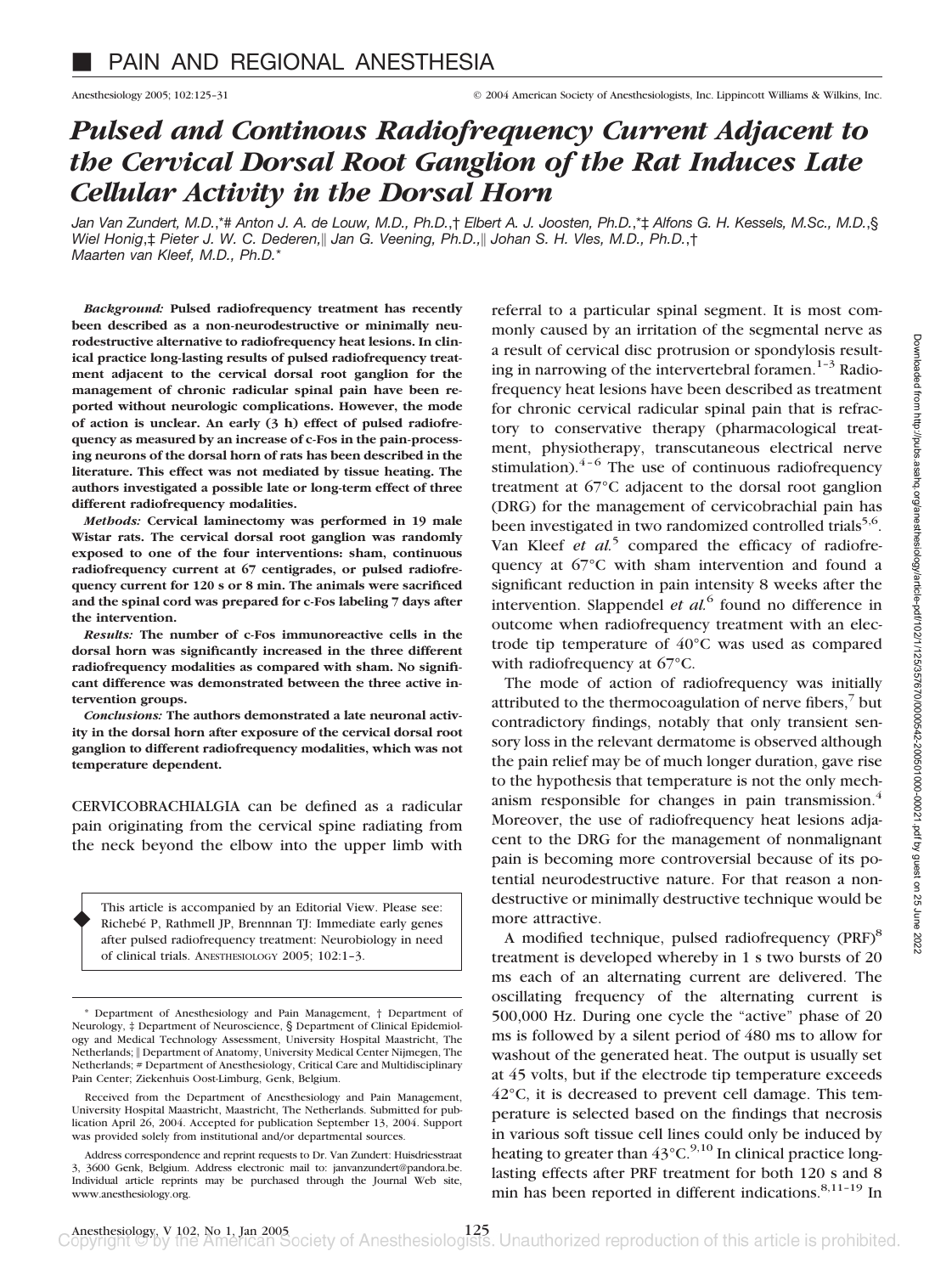a recent clinical audit PRF treatment (120 s) adjacent to the cervical DRG in patients with chronic cervicobrachialgia or cervicogenic headache showed a short-term clinical success in 72% of the patients and a mean duration of pain relief of 9.2 months. The median duration of action determined by the Kaplan Meier curve, however, is only 3 months, indicating a wide variability in clinical response.<sup>14</sup> Because of the variability in outcome and the use of different treatment protocols in clinical practice, further research on the mode of action is required.<sup>20</sup>

Sluijter *et al.*<sup>8</sup> suggested that the electric field rather than temperature induced changes in the nerve cells that were responsible for the pain relief observed in clinical practice. Exposure of cultured cells to an electric field is associated with up-regulation of the nonspecific intermediate-early gene marker, c-Fos, and also transcription of other, as yet unidentified, genes.<sup>21</sup> C-fos based functional anatomic mapping has been validated as a powerful technique to detect activated neurons. $22$  Evidence is accumulating to suggest that changes in early gene expression within the nervous system signal long-term adaptation within particular neural pathways. $^{23}$ 

In rats, exposure of the cervical DRG to PRF current showed an early significant increase in c-Fos-immunoreactive neurons in the superficial laminae I and II of the dorsal horn,  $3$  h after the procedure.<sup>24</sup> The late effect on the dorsal horn of PRF has not previously been studied. Also, although used routinely in the clinical setting, the effects of continuous radiofrequency (67°C) have not been investigated.

The aim of this study was to examine the late effect of different modes of radiofrequency current application (conventional radiofrequency 67°C, PRF during 120 s, and PRF during 8 min) adjacent to the cervical DRG in rats on the neuronal activity of the dorsal horn by identifying the inducible gene expression (c-Fos) 7 days after the intervention, a duration far beyond the normal window of c-Fos expression after an acute event. $22,23$  This may enhance the understanding of the underlying mechanism of the reported clinical effect.

## **Materials and Methods**

### *General Conditions*

All studies were conducted following the ethical guidelines of the International Association for the Study of Pain<sup>25</sup> and approved by the Local Animal Care Ethics Committee, Maastricht, The Netherlands. Three-monthold male Wistar rats bred by Charles River Laboratories (Sulzfeld, Germany) (weight, 275–335 g) were used for the experiments. All animals were housed at the University of Maastricht facility for experimental animals in individual standard rodent cages with sawdust bedding and food and water *ad libitum*. The housing room was air conditioned with a 12 h:12 h light:dark cycle (lights

on at 7:00 AM). Animals were checked daily for general condition and complications.

## *Surgical Procedure*

Rats were anesthetized by an intraperitoneal injection of sodium pentobarbital (Sanofi, Maassluis, The Netherlands) solved at 60 mg/ml and administered to the rats in a dose of 60 mg/kg.

The abdomen and cervical regions were shaved and the rat placed on an induction pad connected to a radiofrequency generator (Radionics, Burlington, MA). After identifying the cervical vertebra prominence as a landmark, a cervical hemilaminectomy was performed at the C5 and C6 levels. The corresponding DRG on the right side was identified and a 100 mm 30-gauge Levin cordotomy electrode (Radionics, Burlington, MA) with a 2 mm uninsulated tip was introduced adjacent to the DRG using a micro-manipulator (Leitz, Wetzlar, Germany).

After verifying the impedance, an indicator of the type of tissue surrounding the electrode tip, electrical stimulation was started at a rate of 50 Hz and 2 Hz. The rat was observed for withdrawal reaction of the right forelimb (50 Hz threshold). If muscle contractions were observed in the corresponding levels the stimulation threshold (2 Hz threshold) was noted.

All animals were unilaterally treated at one DRG on the right side with one of the four treatment modalities listed below. The treatment options were selected at random.

## *Treatment Groups*

In group 1 ( $n = 4$ ), the sham intervention group, the electrode was maintained in contact with the ganglion for 120 s, but no current was passed through the electrode. In group 2 ( $n = 5$ ), the continuous radiofrequency group, the dorsal root ganglion was heated by continuous radiofrequency current and maintained at a temperature of 67°C for 60 s. In group 3 ( $n = 5$ ), the pulsed radiofrequency 120 s group, the dorsal root ganglion was exposed to PRF for 120 s with a maximum temperature of 42°C. In group  $4$  (n = 5), the pulsed radiofrequency 8 min group, the dorsal root ganglion was exposed to PRF for 8 min with a maximum temperature of 42°C.

For all procedures impedance, temperature, ampere, voltage, and wattage were recorded at the start and the end of the intervention, if available. At the end of the treatment, the skin incision was closed with 3–0 silk sutures, and the animals were allowed to recover from anesthesia.

## *Observation of the Animals*

All animals were tested on the "grid walk" by an experienced observer who was unaware of the treatment (W.H.) within 48 h postoperatively and on the seventh day after intervention to observe potential treat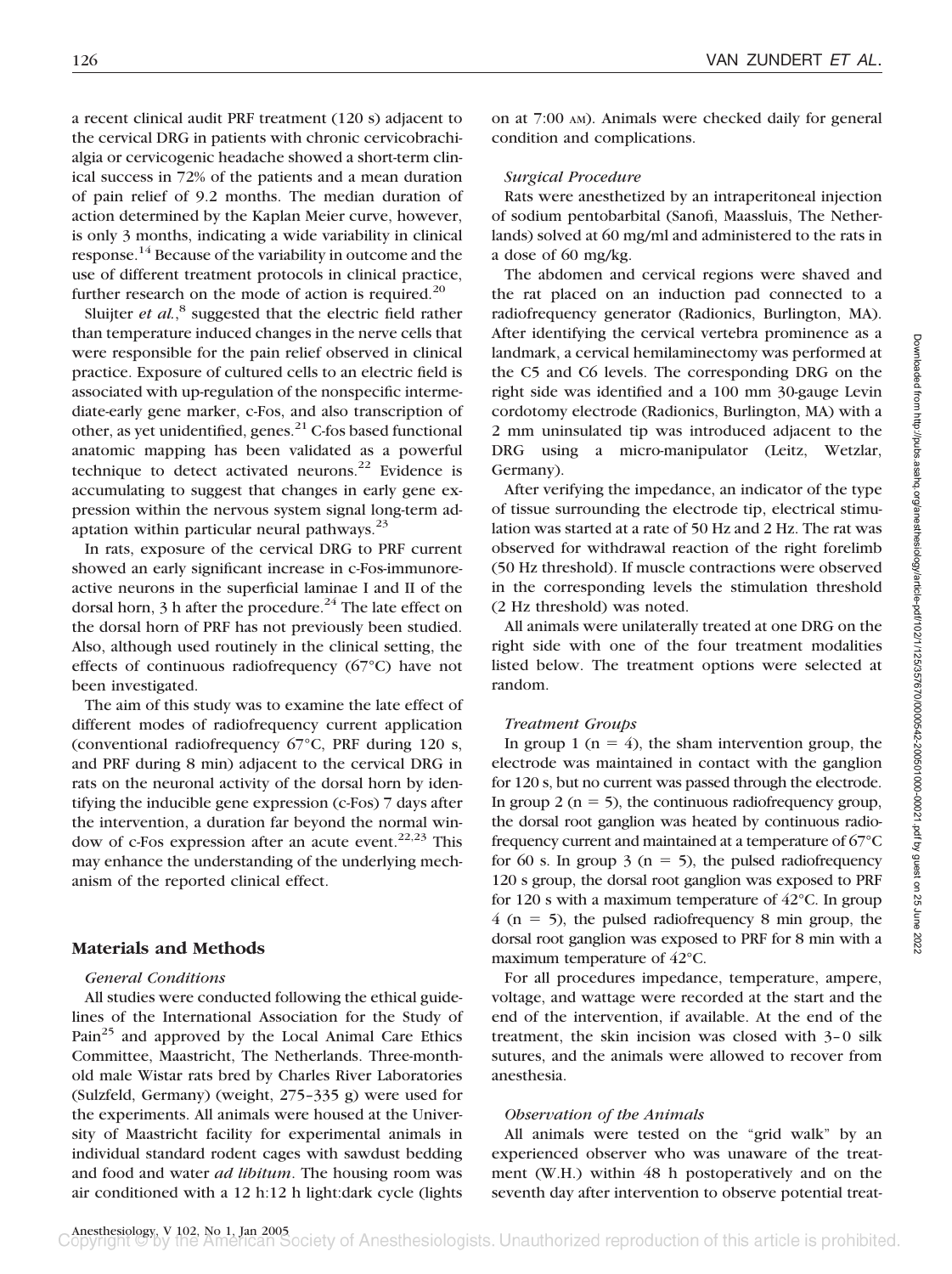ment influences on gait. In the grid walk test, a general evaluation of the sensory motor function of the forelimbs and hindlimbs, animals have to cross a 100-cm wire grid containing  $40 \times 40$  mm holes. Footfalls (the inability to grasp a grid with one of the limbs resulting in a drop of the foot below the plane of the grid) were counted<sup>26</sup>

#### *Tissue Preparation*

At postoperative day 7, the rats were deeply anesthetized by an intraperitoneal injection of sodium pentobarbital (Sanofi, Maassluis, The Netherlands 60 mg/kg) and perfused transcardially with a flush of Tyrode solution (pH 7.4) followed by phosphate-buffered 4% paraformaldehyde (pH 7.4). The total cervical spinal cord was dissected and postfixed in phosphate-buffered 4% paraformaldehyde overnight at 4°C. The spinal cord was then divided into parts comprising one segment each and embedded in 10% porcine gelatin. The gelatin cups were allowed to harden on ice for 1 h and postfixed in phosphate-buffered 4% paraformaldehyde for 2 h. The tissue was cryoprotected in 15% sucrose in Tris-buffered saline overnight at 4°C and frozen in a liquid nitrogen cooled bath with 2-methylbutane 99%. Subsequently, cryostat sections (30  $\mu$ m) were cut (Leica CM3050; Cryostat, Wetzlar, Germany) and collected in 0.1M phosphate-buffered saline (PBS).

#### *Immunocytochemistry*

Sections were rinsed in 0.1 M PBS for 10 min, using the free-floating method. The following incubations have been carried out at room temperature. The sections were incubated with 0.3% hydrogen peroxide (against endogenous peroxidase) for 30 min in 0.1 M PBS and subsequently washed 3 times in 0.1M PBS during 20 min. A preincubation in 0.1 M PBS with 0.1% bovine serum albumin and 0.2% Triton-X-100 (PBS-BT) was carried out for 30 min before the overnight incubation with rabbitanti-c-Fos (1:20 000) (Santa Cruz Biotechnology Inc. SC-052, Santa Cruz, CA) in 0.1 M PBS-BT. After rinsing 3 times with 0.1M PBS for 20 min, the sections were incubated with donkey-antirabbit immunoglobulin G biotin conjugated 1:1500 in 0.1M PBS-BT (Jackson ImmunoResearch Laboratories Inc., Westgrove, PA) for 90 min. Then after three washes in 0.1 M PBS, sections were incubated with Vector ABC-Elite (Vector Laboratories, Ltd., Burlingame, CA) (1:800 M in 0.1 M PBS-BT) for 90 min followed by a preincubation with Di-aminobenzidine-Ni solution without perhydrol for 10 min. Then sections were incubated with Di-amino-benzidine-Ni solution with perhydrol for exactly 10 min. Finally, sections were rinsed three times for 20 min in 0.1 M PBS and then mounted on gelatin-coated object glasses (0.5% gelatin  $+$  0.05% potassium chrome (III) sulfate), dried overnight in the oven at 37°C. Slices are dehydrated in alcohol series and cleared in Xylol before mounting

them in Entellan. Omission of the primary antibody was used for negative controls. The slices received a code allowing blinded counting of c-Fos immunoreactive cells.

#### *Analysis*

Quantification of the number of c-Fos immunoreactive cells in the dorsal horn was performed for each animal in one section (30  $\mu$ m) of the C5 and C6 levels, both ipsilateral and contralateral. Counting was done by a blinded and experienced investigator (W.H.). A second investigator (E.J.), also blinded to the origin of the slices, performed control counting of randomly selected preparations.

To describe the distribution of the c-Fos immunoreactive in the dorsal horn, the median was calculated for the sum of C5 and C6 at the ipsilateral and contralateral side for the four treatment groups. The sum of C5 and C6 were used for further analysis. Differences between the four study groups were compared using the Kruskal-Wallis test, and if this test was significant the sham group was pairwise compared with the active groups using the Mann–Whitney U test. Ipsilateral *versus* contralateral comparison of the number of c-Fos immunoreactive cells in the dorsal horn was analyzed by a Wilcoxon signed rank test. For all analyses significance was reached if  $P < 0.05$ .

#### **Results**

A total of 19 rats were investigated, four in the sham and five in each active intervention group (radiofrequency at 67°C, PRF 120 s, and PRF 8 min). The sections of two rats could not be analyzed because they were not anatomically intact, thus not allowing the determination of the level and a correct count of the c-Fos immunoreactive cells. The results presented refer to the c-Fos immunoreactive counted cells in the sections of 17 animals. All data are shown in table 1. The preintervention details are not significantly different between the groups: weight  $(P = 0.99)$ , stimulation threshold at 50 Hz ( $P = 0.09$ ), at 2 Hz ( $P = 0.2$ ), and start impedance  $(P = 0.07)$ .

The animals did not show postoperative complications during the 7-day observation period.

All animals performed well on the grid walk, when tested within 48 h and 7 days post-intervention, indicating that the surgical intervention did not result in major sensory motor impairment of the forelimbs or hindlimbs. No aberrations in gait (footfalls), even with special attention to the right forelimb, were observed.

Quantification of c-Fos immunoreactive cells in the dorsal horn was performed for each animal at the C5 and C6 levels. To avoid double counting of cells, only one section of 30  $\mu$ m was used per level. The number of cells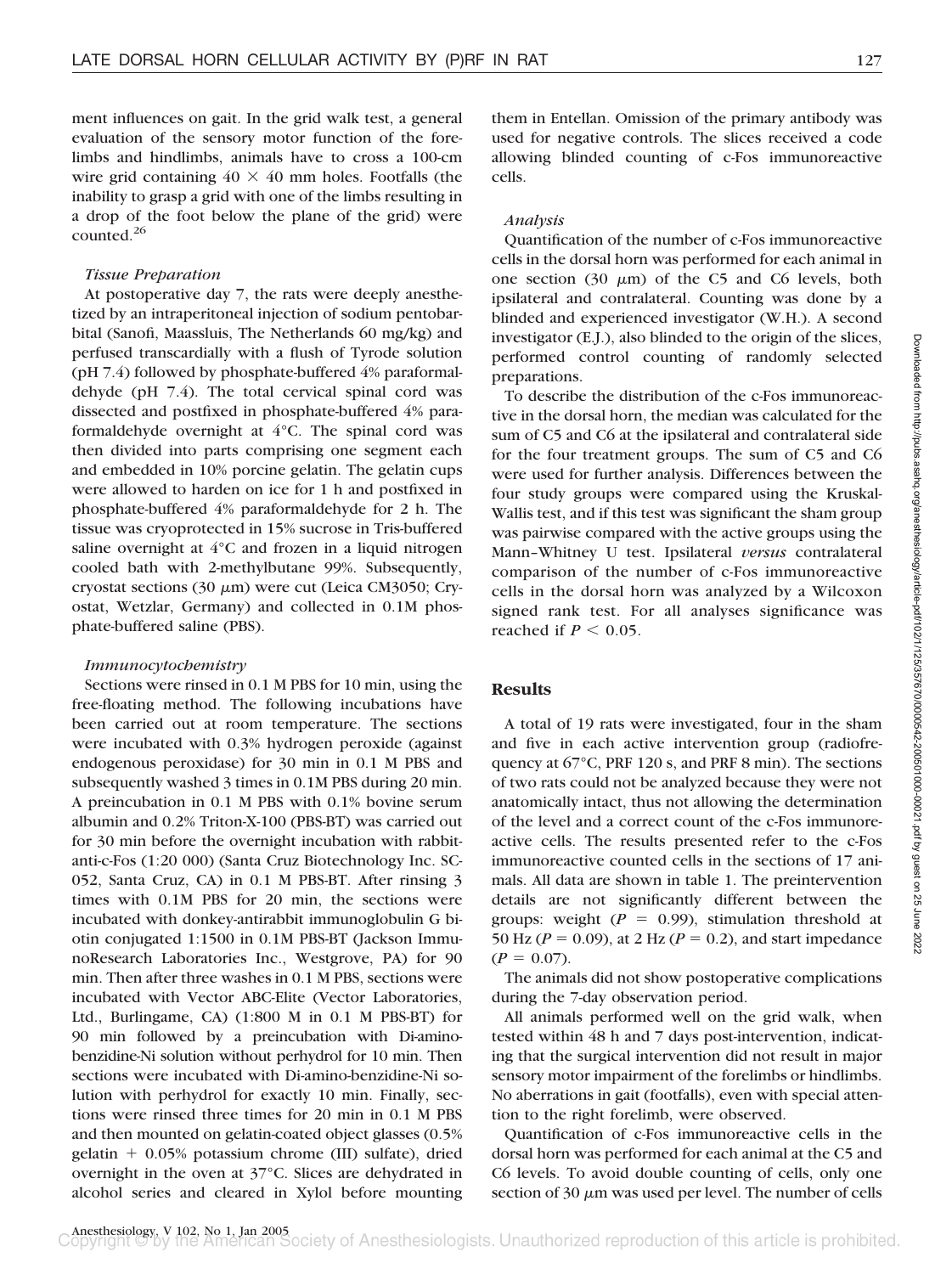|  | Table 1. Animal pretreatment details, treatment parameters and number of c-Fos-IR cells |  |  |  |  |
|--|-----------------------------------------------------------------------------------------|--|--|--|--|
|  |                                                                                         |  |  |  |  |

|                 |               |                  | Stimulation<br>threshold<br>1.0 <sub>ms</sub> |      |       | Impedance<br>$(\Omega)$ | Temperature<br>$(^{\circ}C)$ |     |                          | mAmp | Volt  |     | Watt  |     |             | c-Fos-IR cells |
|-----------------|---------------|------------------|-----------------------------------------------|------|-------|-------------------------|------------------------------|-----|--------------------------|------|-------|-----|-------|-----|-------------|----------------|
| Rat             | Weight<br>(g) | Group            | 50 Hz                                         | 2 Hz | start | end                     | start                        | end | start                    | end  | start | end | start | end | ipsilateral | contralateral  |
| RF <sub>2</sub> | 317           | sham             | 0.5                                           | 0.6  | 1180  | 1180                    | 32                           | 32  |                          |      |       |     |       |     | 0           | 3              |
| RF <sub>7</sub> | 309           | sham             | 0.3                                           | 0.4  | 1930  | 1930                    | 30                           | 30  |                          |      |       |     |       |     | 6           | 6              |
| <b>RF 10</b>    | 303           | sham             | 0.85                                          | 0.9  | 1340  | 1340                    | 32                           | 32  | $\overline{\phantom{0}}$ |      |       |     |       |     | 5           | 8              |
| <b>RF 13</b>    | 289           | sham             | 0.45                                          | 0.5  | 1480  | 1480                    | 33                           | 33  | $\qquad \qquad -$        | -    |       |     |       |     | 3           | 3              |
| RF <sub>1</sub> | 309           | RF 67°C 60 s     | 0.15                                          | 0.19 | 628   | 530                     | 32                           | 67  | 18                       | 18   | 10    | 10  | 0.2   | 0.2 | 9           | 9              |
| RF <sub>4</sub> | 279           | RF 67°C 60 s     | 0.3                                           | 0.33 | 620   | 1090                    | 31                           | 67  | 0.8                      | 0.8  | 14    | 14  | 0.1   | 0.1 | 16          | 10             |
| RF <sub>9</sub> | 279           | RF 67°C 60 s     | 0.4                                           | 0.45 | 950   | 798                     | 33                           | 67  | 27                       | 21   | 18    | 15  | 0.5   | 0.4 | n.c.        | n.c.           |
| <b>RF 15</b>    | 310           | RF 67°C 60 s     | 0.3                                           | 0.4  | 1350  | 945                     | 31                           | 67  | 15                       | 12   | 15    | 15  | 0.1   | 0.1 | 12          | 10             |
| <b>RF 19</b>    | 335           | RF 67°C 60 s     | 0.11                                          | 0.12 | 1350  | 1070                    | 30                           | 67  | 15                       | 14   | 14    | 12  | 0.2   | 0.1 | 43          | 18             |
| RF <sub>3</sub> | 310           | <b>PRF 120 s</b> | 0.5                                           | 0.6  | 1180  | 980                     | 31                           | 39  | 27                       | 30   | 45    | 45  | -     | -   | 37          | 33             |
| RF <sub>6</sub> | 308           | <b>PRF 120 s</b> | 0.3                                           | 0.35 | 694   | 580                     | 29                           | 42  | 62                       | 69   | 45    | 45  | -     | -   | 34          | 30             |
| <b>RF 12</b>    | 285           | <b>PRF 120 s</b> | 0.1                                           | 0.13 | 922   | 790                     | 32                           | 40  | 45                       | 47   | 45    | 45  | -     | -   | n.c.        | n.c.           |
| <b>RF 14</b>    | 275           | <b>PRF 120 s</b> | 0.4                                           | 0.43 | 330   | 1150                    | 32                           | 42  | 23                       | 27   | 45    | 45  | -     | -   | 18          | 21             |
| <b>RF 17</b>    | 332           | <b>PRF 120 s</b> | 0.5                                           | 0.52 | 993   | 855                     | 32                           | 42  | 30                       | 32   | 45    | 45  | -     | -   | 10          | 15             |
| RF <sub>5</sub> | 289           | PRF 8 min        | 0.24                                          | 0.3  | 740   | 641                     | 31                           | 42  | 48                       | 51   | 45    | 43  | -     |     | 7           | 9              |
| RF <sub>8</sub> | 297           | PRF 8 min        | 0.12                                          | 0.15 | 1070  | 987                     | 31                           | 40  | 25                       | 34   | 45    | 45  | -     | -   | 46          | 12             |
| <b>RF 11</b>    | 308           | PRF 8 min        | 0.15                                          | 0.23 | 998   | 765                     | 32                           | 41  | 43                       | 59   | 45    | 45  | -     | -   | 18          | 11             |
| <b>RF 16</b>    | 318           | PRF 8 min        | 0.35                                          | 0.35 | 1350  | 1110                    | 33                           | 41  | 21                       | 30   | 45    | 45  | -     | -   | 44          | 4              |
| <b>RF 18</b>    | 294           | PRF 8 min        | 0.15                                          | 0.17 | 1100  | 882                     | 33                           | 42  | 22                       | 30   | 45    | 45  |       |     | 32          | 39             |

The anatomical preparations of rat V9 and V12 could not be counted (n.c.).

c-Fos-IR = c-Fos immunoreactive;  $RF =$  radiofrequency; PRF = pulsed radiofrequency.

were added and presented per side in table 1. The number of c-Fos immunoreactive cells among the four study groups were significantly different for the ipsilateral side ( $P = 0.03$ ) and the contralateral side ( $P = 0.02$ ) (Kruskal-Wallis test). The animals that received a sham procedure showed a relatively low number of c-Fos immunoreactive cells. A significant increase in the number of c-Fos immunoreactive cells is observed in all sections of the animals that received active intervention as compared with sham operated animals ( $P < 0.05$ ) (Mann–Whitney U test) (table 2). The typical nuclear stained c-Fos cells were mainly localized in the dorsal horn as shown in figure 1. No c-Fos immunoreactive cells were observed in the ventral or intermediate gray matter zones of the spinal cord.

A few c-Fos immunoreactive cells were observed in lamina X, surrounding the central canal. Control incubations (absence of the primary antibody and using 0.1 M PBS-BT only) were negative (fig. 1). Inspection of c-Fos expression at other spinal segments than C5–C6 did not show a particular increase at those levels.

No statistically significant difference in the number of c-Fos immunoreactive cells was noted between the active intervention groups. No significant difference was reached for the comparison between the number of c-Fos immunoreactive cells between the ipsilateral and the contralateral sides for the combined data of all animals  $(P = 0.20)$ . Even for the c-Fos immunoreactive cell counts of only the animals that underwent active intervention, no significant difference was noted ( $P = 0.12$ ). There was, however, a trend towards a higher number of c-Fos immunoreactive cells on the ipsilateral side.

#### **Discussion**

PRF has recently been introduced as a non-neurodestructive or minimally neurodestructive alternative to radiofrequency for the management of chronic pain.<sup>8</sup> The mode of action of radiofrequency is not yet clear. The selective effect of radiofrequency lesions on small A- $\delta$  and C fibers, followed by a delayed effect on fibers in

|  |  | Table 2. Median number (range) of c-Fos-IR cells and P values |  |
|--|--|---------------------------------------------------------------|--|
|  |  |                                                               |  |

|                            |                  | Median number (range) of c-Fos-IR cells in C5/C6 |                    |               |  |  |  |  |  |
|----------------------------|------------------|--------------------------------------------------|--------------------|---------------|--|--|--|--|--|
|                            | Ipsilateral side | P versus Sham                                    | Contralateral side | P versus Sham |  |  |  |  |  |
| Sham $(n = 4)$             | $5(0-6)$         | -                                                | $4.5(3-8)$         |               |  |  |  |  |  |
| RF 67 $^{\circ}$ C (n = 4) | $16(9-43)$       | 0.02                                             | $10(9-18)$         | 0.02          |  |  |  |  |  |
| PRF 120 s (n = 4)          | 34 (10–37)       | 0.02                                             | $25.5(15-33)$      | 0.02          |  |  |  |  |  |
| PRF 8 min $(n = 5)$        | 38 (7–46)        | 0.01                                             | $11(4-39)$         | 0.049         |  |  |  |  |  |

Downloaded from http://pubs.asahq.org/anesthesiology/article-pdf/102/1/125/357670/0000542-200501000-00021.pdf by guest on 25 June 2022 Downloaded from http://pubs.asahq.org/anesthesiology/article-pdf/102/1/125/357670/0000542-200501000-00021.pdf by guest on 25 June 2022

c-Fos-IR = c-Fos-immunoreactive;  $RF =$  radiofrequency; PRF = pulsed radiofrequency.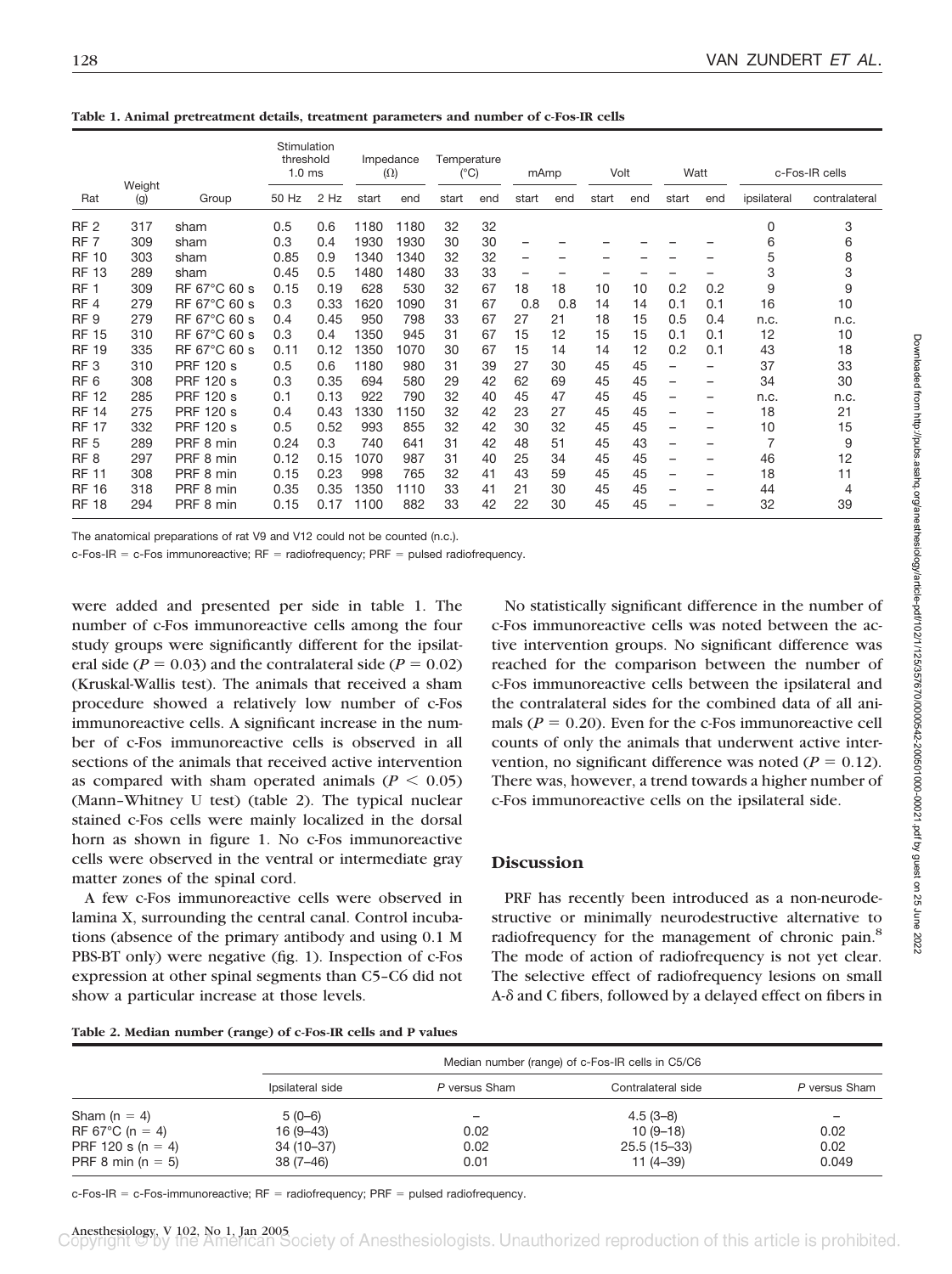



**Fig. 1. Transverse sections of the cervical spinal cord at C5: nuclear c-Fos immunoreactive cells located in the dorsal horn of an animal treated with pulsed radiofrequency adjacent to the dorsal root ganglion (***A***) as compared with a sham operated animal (***B***). Schematic drawing of a transverse section of rat spinal cord at C5. The position of the area shown in** *A* **and** *B* **is indicated (***C***).**

the A- $\alpha$  and  $\beta$  group, has been described in the cat.<sup>27</sup> Although a fiber-selective effect is suggested, other authors have described an "indiscriminate" effect on all types of peripheral fibers in the beagle dog.<sup>7</sup> Further-

more, radiofrequency at 67°C adjacent to the DRG of the goat produced proliferation of satellite cells and regeneration of damaged nerve fibers 2 weeks after the intervention, without microscopically observable signs of tissue damage (*e.g.*, necrosis).28 Considering the contradictory findings regarding the selectivity in nerve fiber destruction it is assumed that mechanisms other than thermocoagulation are also involved in its mode of action.

Because pain transmission is modulated in the dorsal gray matter, we investigated the late effect in the rat dorsal horn of continuous and pulsed (120 s and 8 min) radiofrequency current adjacent to the cervical DRG *versus* sham intervention. Our study results demonstrate a late or sustained effect of the three different radiofrequency current delivery modalities 7 days after the intervention. We observed a significant increase of c-Fos expression in the dorsal horn of animals that underwent active intervention compared with the sham-operated controls. An early increase in c-Fos immunoreactive cells in lamina I and II of the dorsal horn has been described after pulsed radiofrequency.<sup>24</sup> Here we demonstrated an additional late c-Fos activity with a bilateral response. Under basal conditions the detectable c-Fos concentrations are very low, $^{29}$  a finding that was confirmed in the sections of the sham-operated animals and also in sections from higher and lower segments of the spinal cord of animals from the active groups. After an acute challenge c-Fos proteins, nonspecific markers for cellular activity, are induced within a few minutes and the maximum concentrations occur between 1 and 3 h.<sup>22,30-35</sup> In addition another peak of c-Fos expression was seen within the deep layers, commencing at 8 h and peaking at 16 h. This second wave of labeling started ipsilaterally and spread to become bilateral. $^{23}$  For this reason we selected the time point of 7 days after the intervention to evaluate the late effect because it is far beyond the described window of c-Fos expression after an acute event. Our findings indicate no significant difference in neuronal activity in the dorsal horn of animals after radiofrequency and the modified technique PRF. These results further support our hypothesis that temperature is not an important factor for the obtained effect on c-Fos expression. In addition, Cahana *et al.*<sup>36</sup> demonstrated in a cell culture model that the acute effects of PRF are more reversible and less destructive than continuous radiofrequency even under nonthermal conditions.

It is well known that stimulation of central nervous system neurons with rectangular electrical pulses can induce immediate early gene expression, *e.g.*, the inducible transcription factor c-Fos. These immediate early gene products are involved in triggering the long-term changes in gene expression that underlie neuronal plasticity.<sup>24</sup> Alterations in the genetic program of neurons underlie the central nervous system changes responsible for long-term potentiation and other phenomena.<sup>37</sup> Ran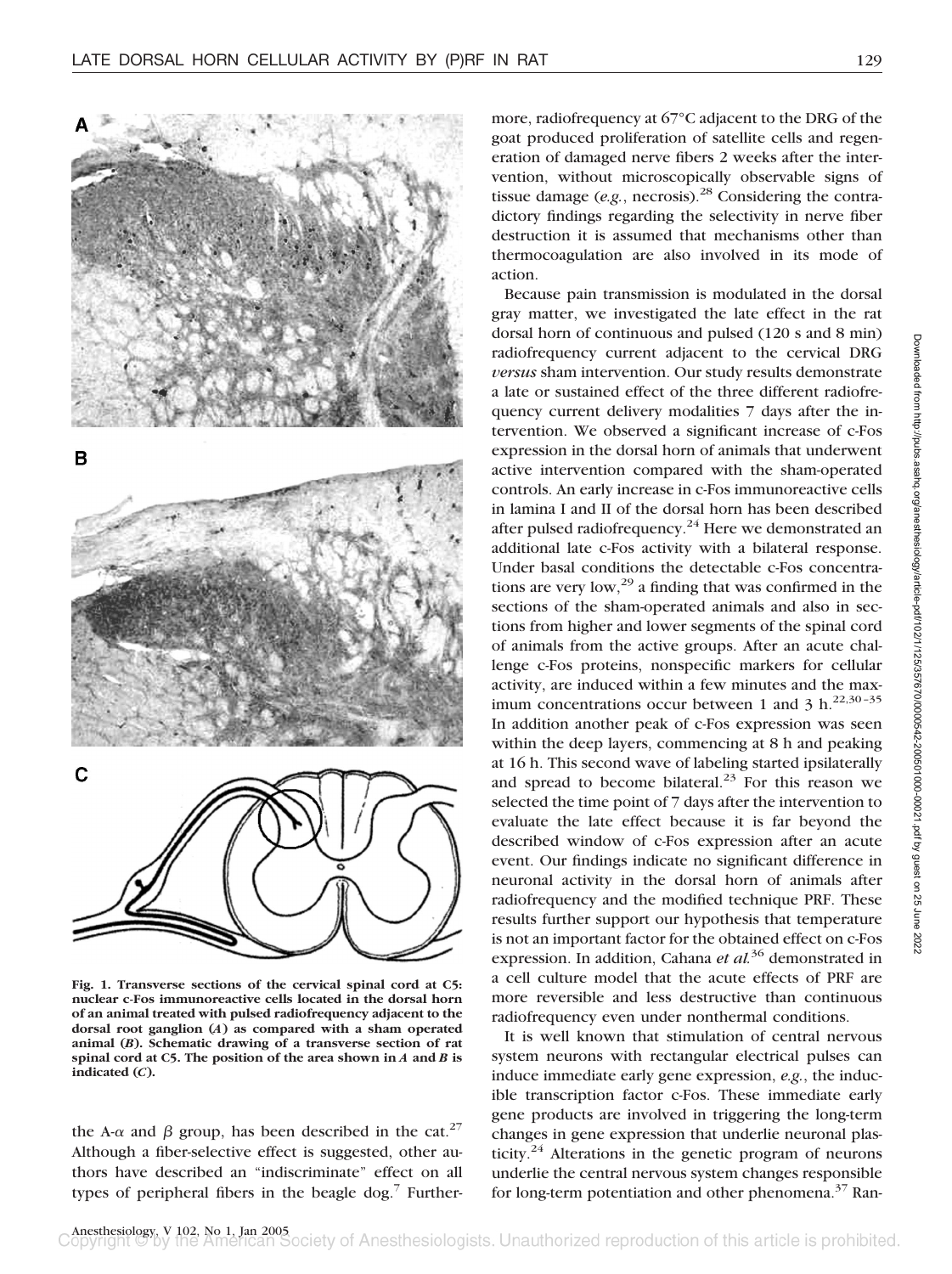dic *et al.*<sup>38</sup> reported that brief high-frequency electrical stimulation of primary afferent fibers produced a longterm potentiation or long-term depression of fast monosynaptic and polysynaptic excitatory postsynaptic potentials in a high proportion of dorsal horn neurons. A distinct long-lasting modulation of synaptic efficiency can be induced at primary afferent synapses with neurons in the superficial laminae of the spinal dorsal horn by high-frequency stimulation of dorsal root afferents. These changes may be physiologically relevant for transmission and integration of sensory information. Furthermore, Sandkühler *et al.*<sup>39</sup> identified a robust long-term depression of synaptic transmission in substantia gelatinosa neurons that can be induced by low-frequency stimulation of primary afferent A- $\delta$  fibers, which may be relevant for long-lasting segmental antinociception after afferent stimulation. This is in accordance with our results, which indicate that PRF, delivered at 2 Hz during 120 s and 8 min, produced late changes in the dorsal horn. These changes may also contribute to the mode of action of the different radiofrequency techniques. Based on our experiments, we were not able to explain the difference in neuronal effects between radiofrequency and PRF. Further controlled experimental studies on the efficacy and safety of pulsed radiofrequency should be performed to establish the differential characteristics observed in clinical practice. Our observations on late bilateral c-Fos expression in the rat suggest that bilateral effects might be obtained in clinical practice. To our knowledge this has not been investigated. Further clinical research is needed to evaluate this potential bilateral response.

#### **Conclusions**

Exposure of the cervical DRG to continuous radiofrequency (67°C) and PRF current induces increased cellular activity in the dorsal horn ipsilateral and contralateral 7 days after the intervention. The hereby demonstrated late and temperature-independent cellular activity in the rat spinal cord after application of different radiofrequency modalities is suggested to be part of the underlying mechanism during clinical use of pulsed radiofrequency.

The authors thank Marcel Durieux, M.D., Ph.D., Professor, Department of Anesthesiology, University of Virginia, Charlottesville, Virginia, and Robert Pearlstein, Ph.D., Associate Professor, Department of Neurosurgery/ Anesthesiology, Duke University Medical Center, Durham, North Carolina, for their constructive remarks on the manuscript, and Nicole Van den Hecke, Administrative Research Coordinator, Multidisciplinary Pain Centre, Ziekenhuis Oost-Limburg, Genk, Belgium.

#### **References**

1. Sluijter ME, Koetsveld-Baart CC: Interruption of pain pathways in the treatment of the cervical syndrome. Anaesthesia 1980; 35:302–7

2. Bland J: Cervical spine syndromes. J Muscoloskel Med 1986; 3:23–41

3. Merskey H, Bogduk N: Classification of Chronic Pain: Descriptions of

Chronic Pain Syndromes and Definitions of Pain Terms. Seattle, IASP Press, 1994, pp 11–16

4. van Kleef M, Spaans F, Dingemans W, Barendse GAM, Floor E, Sluijter ME: Effects and side effects of a percutaneous thermal lesion of the dorsal root ganglion in patients with cervical pain syndrome. Pain 1993; 52:49–53

5. van Kleef M, Lousberg R, Liem L, Barendse G, Kessels F, Sluijter M: Radiofrequency lesion adjacent to the dorsal root ganglion for cervicobrachial pain: A prospective double blind randomized study. Neurosurgery 1996; 38:1127–32

6. Slappendel R, Crul BJ, Braak GJJ, Geurts JW, Booij LHDJ, Voerman VF, de Boo T: The efficacy of radiofrequency lesioning of the cervical spinal dorsal root ganglion in a double blinded randomized study: No difference between 40 °C and 67 °C treatments. Pain 1997; 73:159–63

7. Smith HP, McWhorter JM, Challa VR: Radiofrequency neurolysis in a clinical model: Neuropathological correlation. J Neurosurg 1981; 55:246–53

8. Sluijter ME, Cosman ER, Rittman IIWB, van Kleef M: The effects of pulsed radiofrequency field applied to the dorsal root ganglion: A preliminary report. Pain Clinic 1998; 11:109–17

9. Yonezawa M, Otsuka T, Matsui N, Tsuji H, Kato KH, Moriyama A, Kato T: Hyperthermia induces apoptosis in malignant fibrous histiocytoma cells *in vitro*. Int J Cancer 1996; 66:347–51

10. Hildebrandt B, Wust P, Ahlers O, Dieing A, Sreenivasa G, Kerner T, Felix R, Riess H: The cellular and molecular basis of hyperthermia. Crit Rev Oncol Hematol 2002; 43:33–56

11. Munglani R: The longer term effect of pulsed radiofrequency for neuropathic pain. Pain 1999; 80:437–9

12. Van Zundert J, Brabant S, Van de Kelft E, Vercruyssen A, Van Buyten JP: Pulsed radiofrequency treatment of the Gasserian ganglion in patients with idiopathic trigeminal neuralgia. Pain 2003; 104:449–52

13. Mikeladze G, Espinal R, Finnegan R, Routon J, Martin D: Pulsed radiofrequency application in treatment of chronic zygapophyseal joint pain. Spine J 2003; 3:360–2

14. Van Zundert J, Lamé IE, de Louw A, Jansen J, Kessels F, Patijn J, van Kleef M: Percutaneous Pulsed Radiofrequency Treatment of the Cervical Dorsal Root Ganglion in the Treatment of Chronic Cervical Pain Syndromes: A Clinical Audit. Neuromodulation 2003; 6:6–14

15. Padfield N. Pulsed radiofrequency treatment, a novel form of "on-off" neuromodulation, 6th INS World Congress (abstract). Madrid, International Neuromodulation Society, 2003, p 68

16. Padfield N. Pulsed radiofrequency treatment to the C2 and C3 dorsal root ganglia in refractory occipital neuralgia, a reliable alternative to peripheral nerve stimulation? 6th INS World Congress (abstract). Madrid, International Neuromodulation Society, 2003, p 68

17. Gofeld M. Pulsed radiofrequency treatment of intractable meralgia paresthetica: Case study, 6th INS World Congress (abstract). Madrid, International Neuromodulation Society, 2003, p 58

18. Ahadian FM: Pulsed radiofrequency neurotomy: Advances in pain medicine. Curr Pain Headache Rep 2004; 8:34–40

19. Cohen SP, Foster A: Pulsed radiofrequency as a treatment for groin pain and orchialgia. Urology 2003; 61:645xxi–645xxiii.

20. Abejon D, Reig E: Is Pulsed radiofrequency a neuromodulation technique? Neuromodulation 2003; 6:1–3

21. Archer S, Li TT, Evans AT, Britland ST, Morgan H: Cell reactions to dielectrophoretic manipulation. Biochem Biophys Res Comm 1999; 257:687–98

22. Kovacs KJ: c-Fos as a transcription factor: A stressful (re)view from a functional map. Neurochem Int 1998; 33:287–97

23. Munglani R, Hunt SP: Proto-oncogenes: basic concepts and stimulation induced changes in the spinal cord. Prog Brain Res 1995; 104:283–98

24. Higuchi Y, Nashold BS, Sluijter ME, Cosman E, Pearlstein RD: Exposure of the dorsal root ganglion in rats to pulsed radiofrequency currents activates dorsal horn lamina I and II neurons. Neurosurgery 2002; 50:850–6

25. Zimmermann M: Ethical guidelines for investigation of experimental pain in conscious animals. Pain 1983; 16:109–10

26. Houweling DA, Lankhorst AJ, Gispen WH, Bar PR, Joosten EA: Collagen containing neurotrophin-3 (NT-3) attracts regrowing injured corticospinal axons in the adult rat spinal cord and promotes partial functional recovery. Exp Neurol 1998; 153:49–59

27. Letcher FS, Goldring S: The effect of radiofrequency current and heat on peripheral nerve action potential in the cat. J Neurosurg 1968; 29:42–7

28. de Louw AJA, Vles HSH, Freling G, Herpers MJHM, Arends JW, van Kleef M: The morphological effects of radiofrequency lesion adjacent to the dorsal root ganglion (RF-DRG): An experimental study in the goat. Eur J Pain 2001; 5:169–74

29. Hughes P, Lawlor P, Dragunow M: Basal expression of Fos, Fos-related, Jun, and Krox 24 proteins in rat hippocampus. Brain Res Mol Brain Res 1992; 13:355–7

30. Kovacs KJ, Sawchenko PE: Sequence of stress-induced alterations in indices of synaptic and transcriptional activation in parvocellular neurosecretory neurons. J Neurosci 1996; 16:262–273

31. Sonnenberg JL, Macgregor-Leon PF, Curran T, Morgan JI: Dynamic alterations occur in the levels and composition of transcription factor AP-1 complexes after seizure. Neuron 1989; 3:359–65

32. Imaki T, Shibasaki T, Hotta M, Demura H: Intracerebroventricular administration of corticotropin-releasing factor induces c-fos mRNA expression in brain